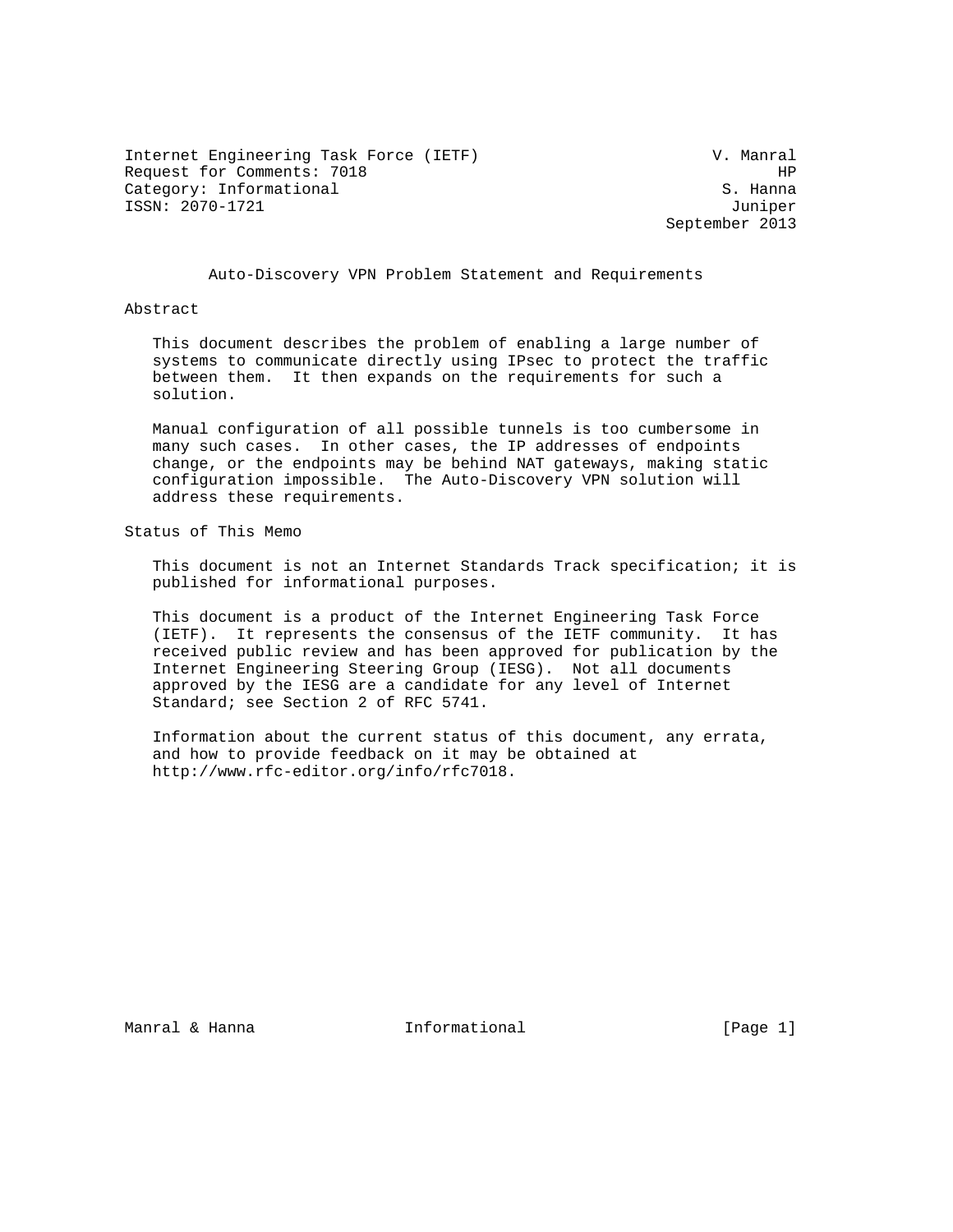## Copyright Notice

 Copyright (c) 2013 IETF Trust and the persons identified as the document authors. All rights reserved.

 This document is subject to BCP 78 and the IETF Trust's Legal Provisions Relating to IETF Documents

 (http://trustee.ietf.org/license-info) in effect on the date of publication of this document. Please review these documents carefully, as they describe your rights and restrictions with respect to this document. Code Components extracted from this document must include Simplified BSD License text as described in Section 4.e of the Trust Legal Provisions and are provided without warranty as described in the Simplified BSD License.

## Table of Contents

|  | 1.2. Conventions Used in This Document 4    |  |
|--|---------------------------------------------|--|
|  |                                             |  |
|  | 2.1. Use Case 1: Endpoint-to-Endpoint VPN 4 |  |
|  | 2.2. Use Case 2: Gateway-to-Gateway VPN 5   |  |
|  |                                             |  |
|  |                                             |  |
|  |                                             |  |
|  |                                             |  |
|  |                                             |  |
|  |                                             |  |
|  |                                             |  |
|  |                                             |  |
|  |                                             |  |
|  |                                             |  |

## 1. Introduction

 IPsec [RFC4301] is used in several different cases, including tunnel-mode site-to-site VPNs and remote access VPNs. Both tunneling modes for IPsec gateways and host-to-host transport mode are supported in this document.

 The subject of this document is the problem presented by large-scale deployments of IPsec and the requirements on a solution to address the problem. These may be a large collection of VPN gateways connecting various sites, a large number of remote endpoints connecting to a number of gateways or to each other, or a mix of the two. The gateways and endpoints may belong to a single administrative domain or several domains with a trust relationship.

Manral & Hanna **Informational** 1. [Page 2]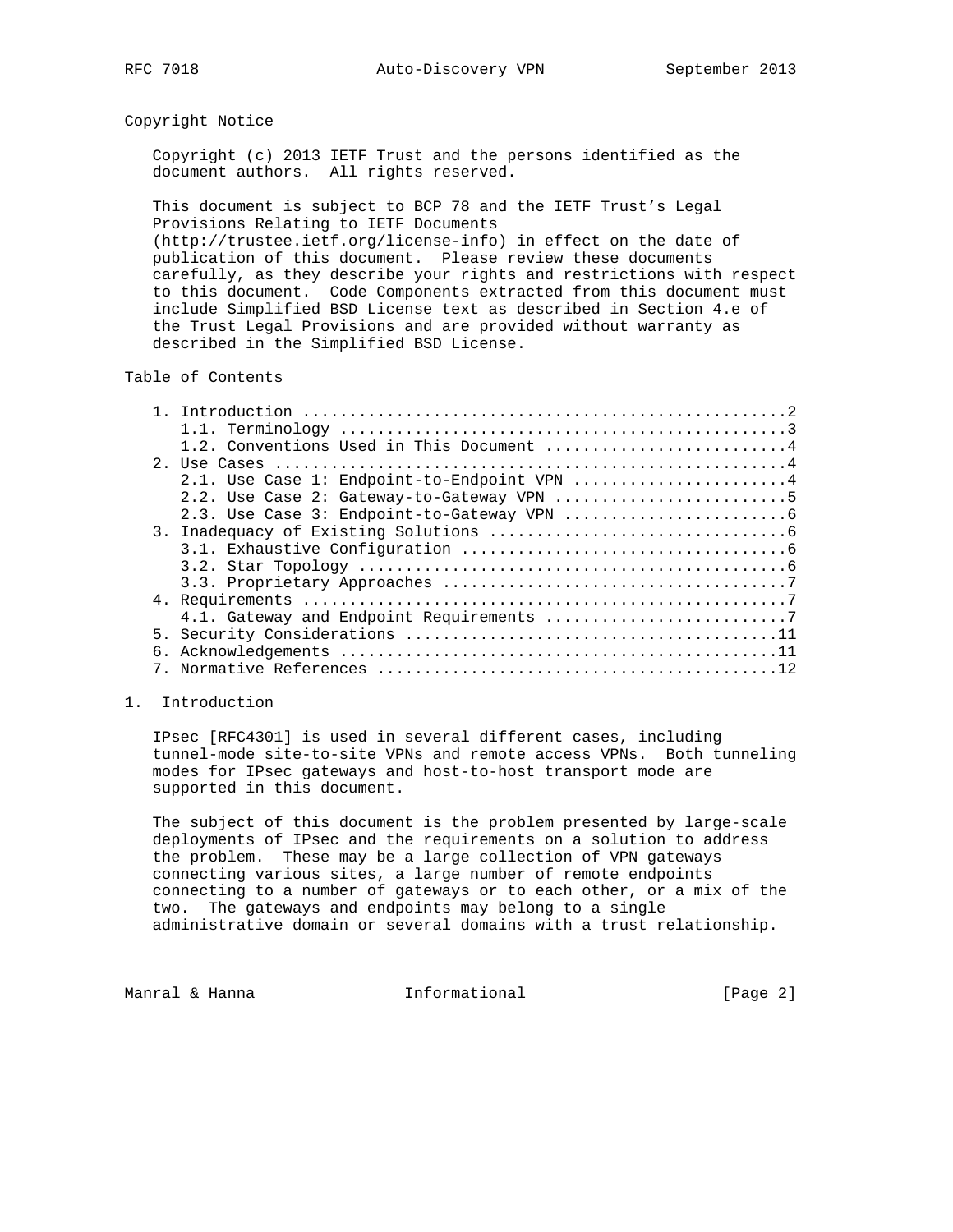Section 4.4 of RFC 4301 describes the major IPsec databases needed for IPsec processing. It requires extensive configuration for each tunnel, so manually configuring a system of many gateways and endpoints becomes infeasible and inflexible.

 The difficulty is that a lot of configuration mentioned in RFC 4301 is required to set up a Security Association. The Internet Key Exchange Protocol (IKE) implementations need to know the identity and credentials of all possible peer systems, as well as the addresses of hosts and/or networks behind them. A simplified mechanism for dynamically establishing point-to-point tunnels is needed. Section 2 contains several use cases that motivate this effort.

- 1.1. Terminology
	- Auto-Discovery Virtual Private Network (ADVPN) A VPN solution that enables a large number of systems to communicate directly, with minimal configuration and operator intervention, using IPsec to protect communication between them.
	- Endpoint A device that implements IPsec for its own traffic but does not act as a gateway.
	- Gateway A network device that implements IPsec to protect traffic flowing through the device.
	- Point-to-Point Communication between two parties without active participation (e.g., encryption or decryption) by any other parties.
	- Hub The central point in a star topology/dynamic full-mesh topology, or one of the central points in the full-mesh style VPN, i.e., a gateway to which multiple other hubs or spokes connect. The hubs usually forward traffic coming from encrypted links to other encrypted links, i.e., there are no devices connected to them in the clear.
	- Spoke The endpoint in a star topology/dynamic full-mesh topology or gateway that forwards traffic from multiple cleartext devices to other hubs or spokes, and some of those other devices are connected to it in the clear (i.e., it encrypts data coming from cleartext devices and forwards it to the ADVPN).
	- ADVPN Peer Any member of an ADVPN, including gateways, endpoints, hubs, or spokes.

Manral & Hanna **Informational Informational** [Page 3]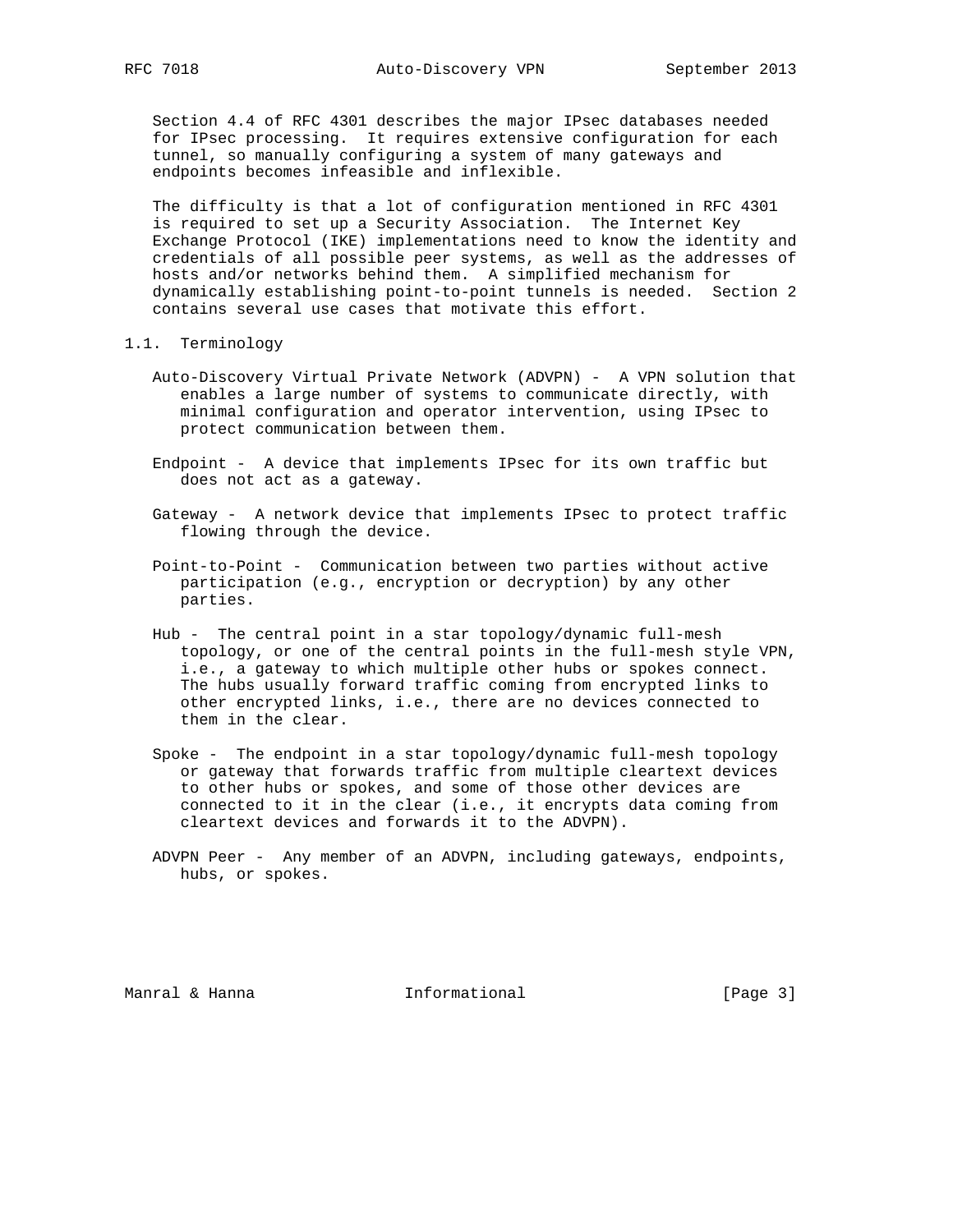- Star Topology Topology in which there is direct connectivity only between the hub and spoke, and where communication between the 2 spokes happens through the hub.
- Allied and Federated Environments Environments where we have multiple different organizations that have close associations and need to connect to each other.
- Full-Mesh Topology Topology in which there is direct connectivity between every spoke to every other spoke, without the traffic between the spokes having to be redirected through an intermediate hub device.
- Dynamic Full-Mesh Topology Topology in which direct connections exist in a hub-and-spoke manner but dynamic connections are created/removed between the spokes on an as-needed basis.

Security Association (SA) - Defined in [RFC4301].

1.2. Conventions Used in This Document

 The key words "MUST", "MUST NOT", "REQUIRED", "SHALL", "SHALL NOT", "SHOULD", "SHOULD NOT", "RECOMMENDED", "MAY", and "OPTIONAL" in this document are to be interpreted as described in [RFC2119].

2. Use Cases

 This section presents the key use cases for large-scale point-to-point VPNs.

 In all of these use cases, the participants (endpoints and gateways) may be from a single organization (administrative domain) or from multiple organizations with an established trust relationship. When multiple organizations are involved, products from multiple vendors are employed, so open standards are needed to provide interoperability. Establishing communications between participants with no established trust relationship is out of scope for this effort.

2.1. Use Case 1: Endpoint-to-Endpoint VPN

Two endpoints wish to communicate securely via a point-to-point SA.

 The need for secure endpoint-to-endpoint communications is often driven by a need to employ high-bandwidth, low-latency local connectivity instead of using slow, expensive links to remote gateways. For example, two users in close proximity may wish to place a direct, secure video or voice call without needing to send

Manral & Hanna **Informational Informational** [Page 4]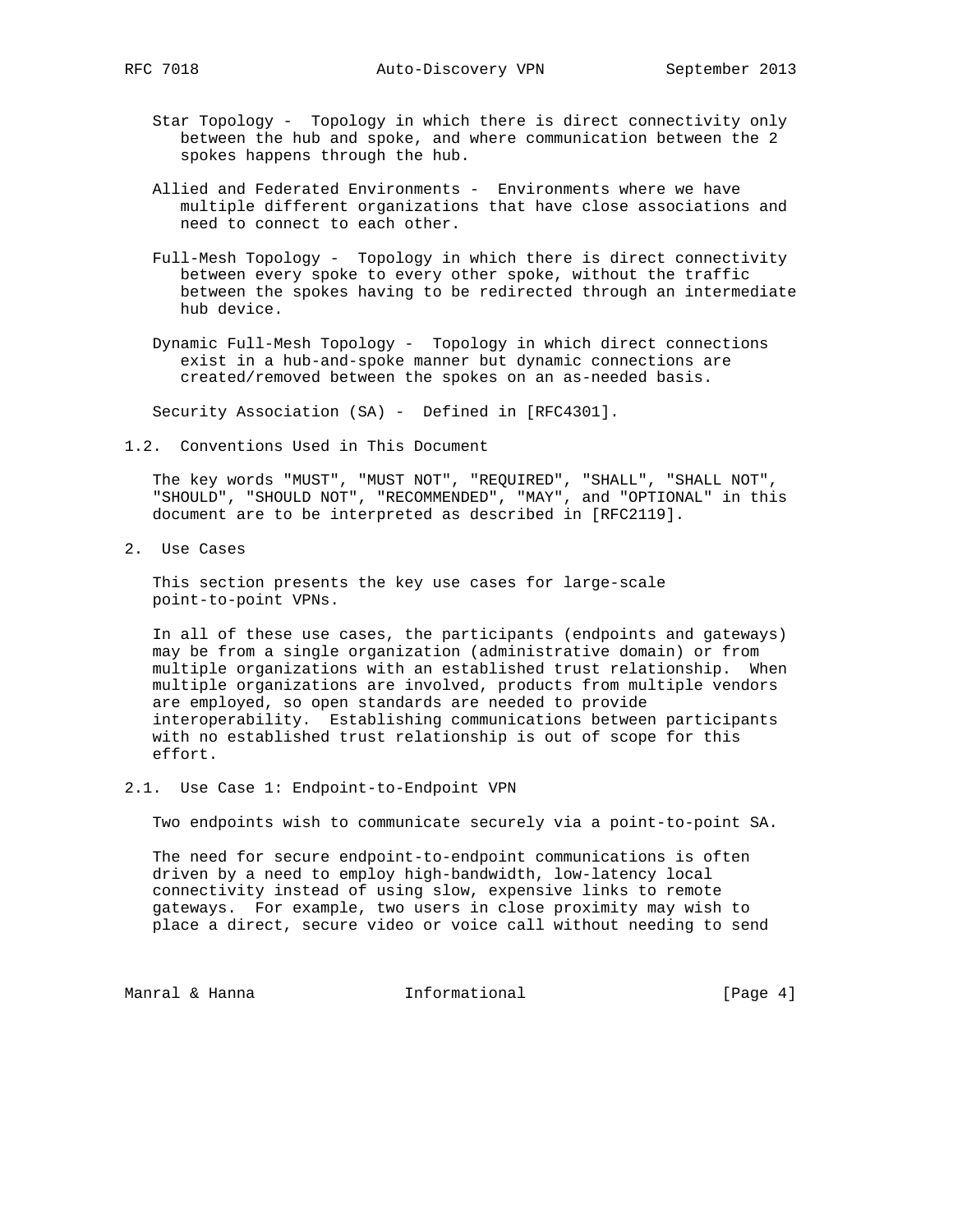the call through remote gateways, as the remote gateways would add latency to the call, consume precious remote bandwidth, and increase overall costs. Such a use case also enables connectivity when both users are behind NAT gateways. Such a use case ought to allow for seamless connectivity even as endpoints roam and even if they are moving out from behind a NAT gateway, from behind one NAT gateway to behind another, or from a standalone position to behind a NAT gateway.

 In a star topology, when two endpoints communicate, they need a mechanism for authentication such that they do not expose themselves to impersonation by the other spoke endpoint.

#### 2.2. Use Case 2: Gateway-to-Gateway VPN

 A typical Enterprise traffic model follows a star topology, with the gateways connecting to each other using IPsec tunnels.

 However, for voice and other rich media traffic that require a lot of bandwidth or is performance sensitive, the traffic tromboning (taking a suboptimal path) to the hub can create traffic bottlenecks on the hub and can lead to an increase in cost. A fully meshed solution would make best use of the available network capacity and performance, but the deployment of a fully meshed solution involves considerable configuration, especially when a large number of nodes are involved. It is for this purpose that spoke-to-spoke tunnels are dynamically created and torn down. For the reasons of cost and manual error reduction, it is desired that there be minimal configuration on each gateway.

 The solution ought to work in cases where the endpoints are in different administrative domains that have an existing trust relationship (for example, two organizations that are collaborating on a project may wish to join their networks while retaining independent control over configuration). It is highly desirable that the solution works for the star, full-mesh, and dynamic full-mesh topologies.

 The solution ought to also address the case where gateways use dynamic IP addresses.

 Additionally, the routing implications of gateway-to-gateway communication need to be addressed. In the simple case, selectors provide sufficient information for a gateway to forward traffic appropriately. In other cases, additional tunneling (e.g., Generic Routing Encapsulation (GRE)) and routing (e.g., Open Shortest Path First (OSPF)) protocols are run over IPsec tunnels, and the configuration impact on those protocols needs to be considered.

Manral & Hanna **Informational Informational** [Page 5]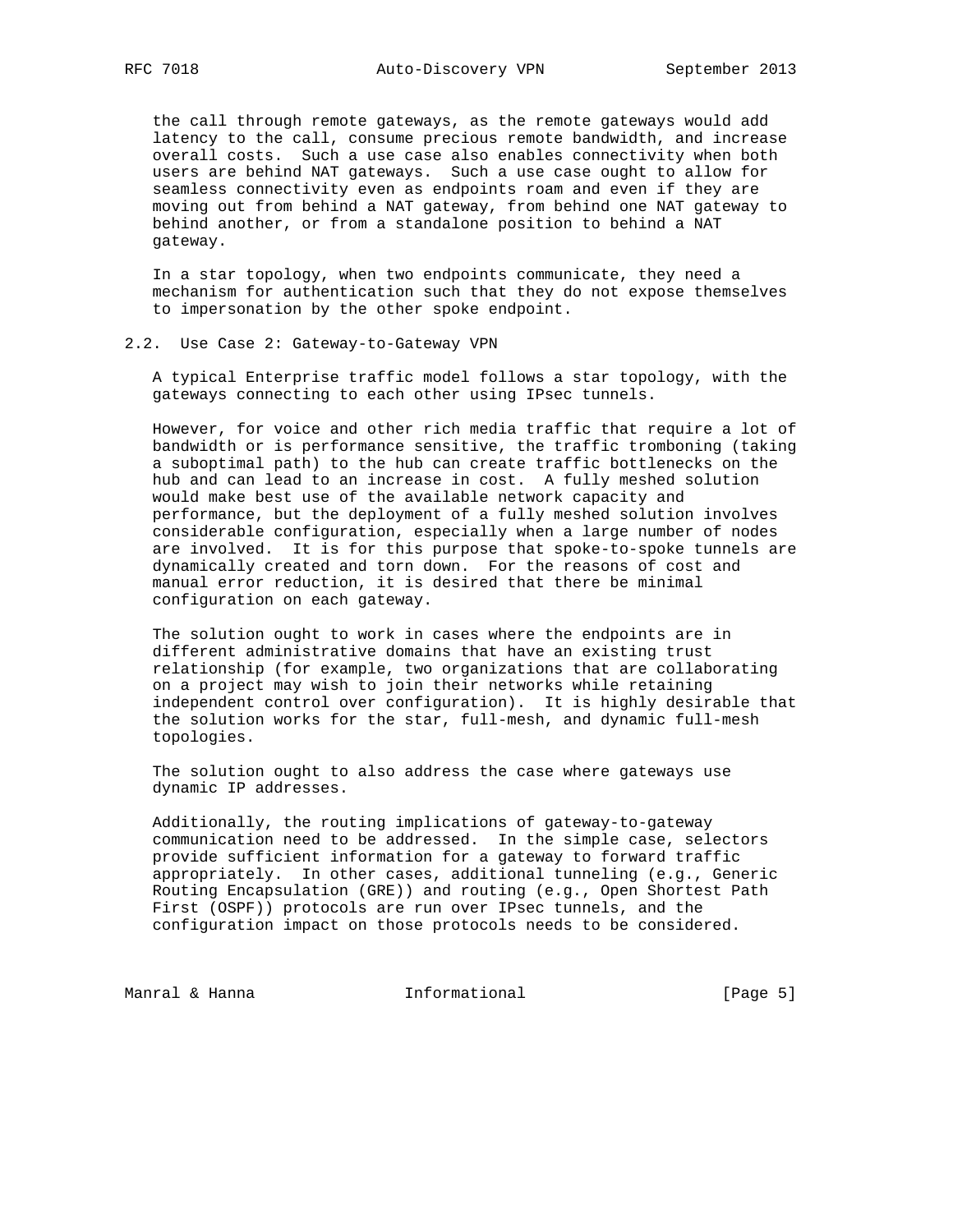There is also the case where Layer 3 Virtual Private Networks (L3VPNs) operate over IPsec tunnels.

 When two gateways communicate, they need to use a mechanism for authentication such that they do not expose themselves to the risk of impersonation by the other entities.

2.3. Use Case 3: Endpoint-to-Gateway VPN

 A mobile endpoint ought to be able to use the most efficient gateway as it roams in the Internet.

 A mobile user roaming on the Internet may connect to a gateway that, because of roaming, is no longer the most efficient gateway to use (reasons could be cost, efficiency, latency, or some other factor). The mobile user ought to be able to discover and then connect to the current, most efficient gateway in a seamless way without having to bring down the connection.

3. Inadequacy of Existing Solutions

 Several solutions exist for the problems described above. However, none of these solutions is adequate, as described here.

3.1. Exhaustive Configuration

 One simple solution is to configure all gateways and endpoints in advance with all the information needed to determine which gateway or endpoint is optimal and to establish an SA with that gateway or endpoint. However, this solution does not scale in a large network with hundreds of thousands of gateways and endpoints, especially when multiple administrative domains are involved and things are rapidly changing (e.g., mobile endpoints). Such a solution is also limited by the smallest endpoint/gateway, as the same exhaustive configuration is to be applied on all endpoints/gateways. A more dynamic, secure, and scalable system for establishing SAs between gateways is needed.

# 3.2. Star Topology

 The most common way to address a part of this problem today is to use what has been termed a "star topology". In this case, one or a few gateways are defined as "hub gateways", while the rest of the systems (whether endpoints or gateways) are defined as "spokes". The spokes never connect to other spokes. They only open tunnels with the hub gateways. Also, for a large number of gateways in one administrative domain, one gateway may be defined as the hub, and the rest of the gateways and remote access clients connect only to that gateway.

Manral & Hanna **Informational** 1. [Page 6]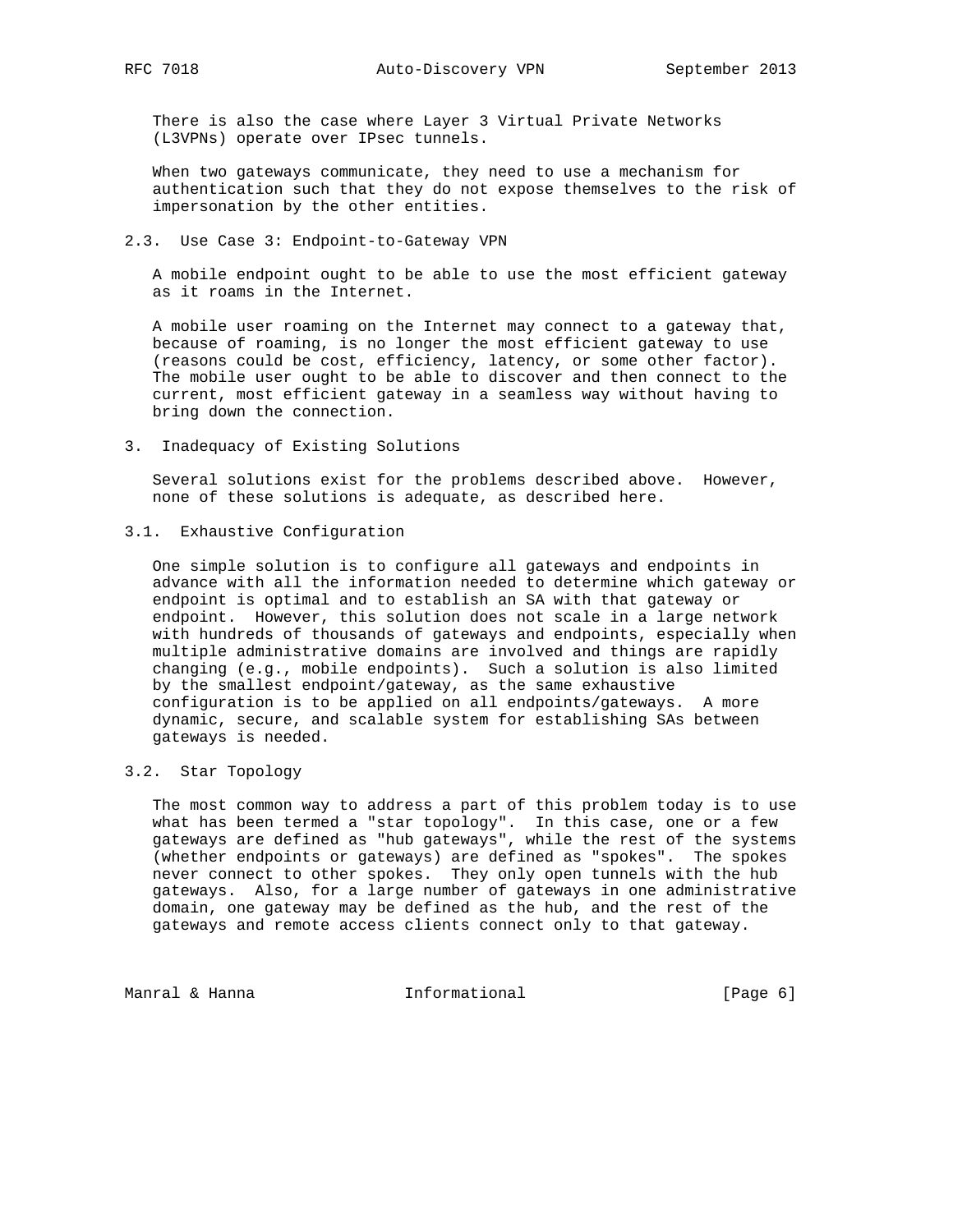This solution, however, is complicated by the case where the spokes use dynamic IP addresses and DNS with dynamic updates needs to be used. It is also desired that there is minimal to no configuration on the hub as the number of spokes increases and new spokes are added and deleted randomly.

 Another problem with the star topology is that it creates a high load on the hub gateways, as well as on the connection between the spokes and the hub. This load impacts both processing power and network bandwidth. A single packet in the hub-and-spoke scenario can be encrypted and decrypted multiple times. It would be much preferable if these gateways and clients could initiate tunnels between them, bypassing the hub gateways. Additionally, the path bandwidth to these hub gateways may be lower than that of the path between the spokes. For example, two remote access users may be in the same building with high-speed WiFi (for example, at an IETF meeting). Channeling their conversation through the hub gateways of their respective employers seems extremely wasteful, given that a more optimal direct path exists.

 The challenge is to build large-scale IPsec-protected networks that can dynamically change with minimal administrative overhead.

#### 3.3. Proprietary Approaches

 Several vendors offer proprietary solutions to these problems. However, these solutions offer no interoperability between equipment from one vendor and another. This means that they are generally restricted to use within one organization, and it is harder to move away from such solutions, as the features are not standardized. Besides, multiple organizations cannot be expected to all choose the same equipment vendor.

4. Requirements

 This section defines the requirements on which the solution will be based.

- 4.1. Gateway and Endpoint Requirements
	- 1. For any network topology (star, full mesh, and dynamic full mesh), when a new gateway or endpoint is added, removed, or changed, configuration changes are minimized as follows. Adding or removing a spoke in the topology MUST NOT require configuration changes to hubs other than where the spoke was connected and SHOULD NOT require configuration changes to the hub to which the spoke was connected. The changes also MUST NOT require configuration changes in other spokes.

Manral & Hanna **Informational Informational** [Page 7]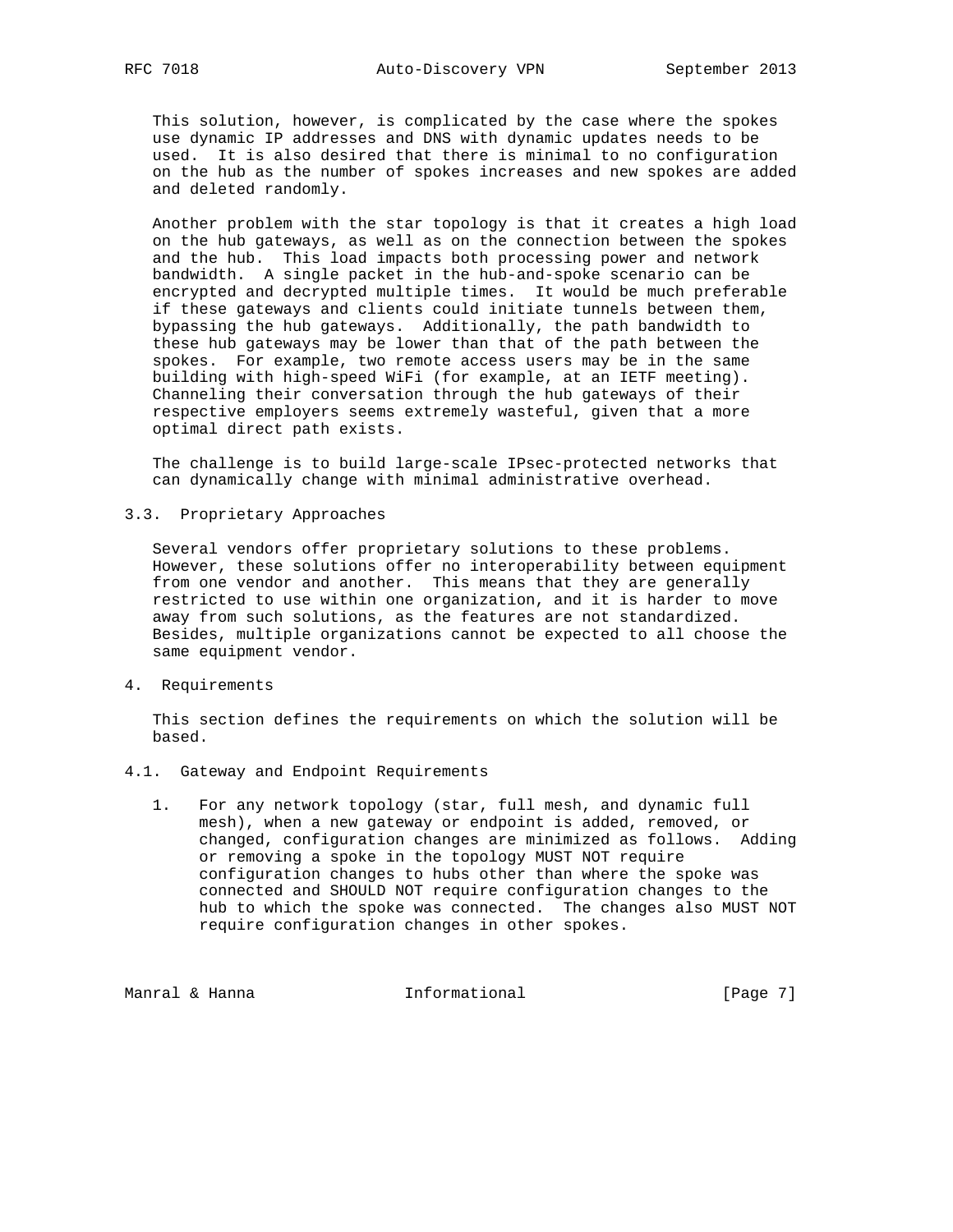Specifically, when evaluating potential proposals, we will compare them by looking at how many endpoints or gateways must be reconfigured when a new gateway or endpoint is added, removed, or changed and how substantial this reconfiguration is, in addition to the amount of static configuration required.

 This requirement is driven by use cases 1 and 2 and by the scaling limitations pointed out in Section 3.1.

- 2. ADVPN Peers MUST allow IPsec tunnels to be set up with other members of the ADVPN without any configuration changes, even when peer addresses get updated every time the device comes up. This implies that Security Policy Database (SPD) entries or other configuration based on a peer IP address will need to be automatically updated, avoided, or handled in some manner to avoid a need to manually update policy whenever an address changes.
- 3. In many cases, additional tunneling protocols (e.g., GRE) or routing protocols (e.g., OSPF) are run over the IPsec tunnels. Gateways MUST allow for the operation of tunneling and routing protocols operating over spoke-to-spoke IPsec tunnels with minimal or no configuration impact. The ADVPN solution SHOULD NOT increase the amount of information required to configure protocols running over IPsec tunnels.
- 4. In the full-mesh and dynamic full-mesh topologies, spokes MUST allow for direct communication with other spoke gateways and endpoints. In the star topology mode, direct communication between spokes MUST be disallowed.

 This requirement is driven by use cases 1 and 2 and by the limitations of a star topology as pointed out in Section 3.2.

 5. ADVPN Peers MUST NOT have a way to get the long-term authentication credentials for any other ADVPN Peers. The compromise of an endpoint MUST NOT affect the security of communications between other ADVPN Peers. The compromise of a gateway SHOULD NOT affect the security of the communications between ADVPN Peers not associated with that gateway.

 This requirement is driven by use case 1. ADVPN Peers (especially spokes) become compromised fairly often. The compromise of one ADVPN Peer SHOULD NOT affect the security of other unrelated ADVPN Peers.

Manral & Hanna **Informational Informational** [Page 8]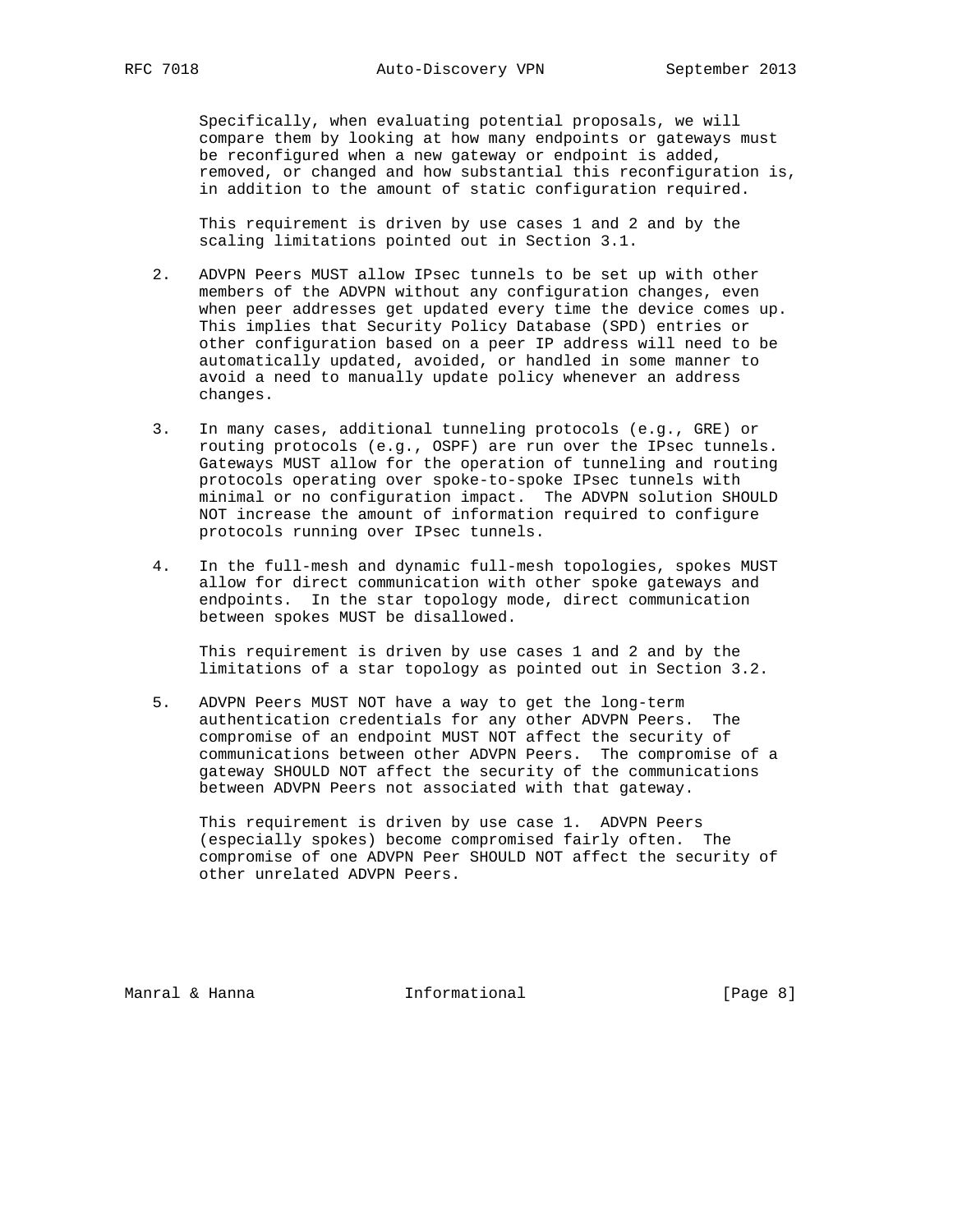6. Gateways SHOULD allow for seamless handoff of sessions in cases where endpoints are roaming, even if they cross policy boundaries. This would mean the data traffic is minimally affected even as the handoff happens. External factors like firewalls and NAT boxes that will be part of the overall solution when ADVPN is deployed will not be considered part of this solution.

 Such endpoint roaming may affect not only the endpoint-to endpoint SA but also the relationship between the endpoints and gateways (such as when an endpoint roams to a new network that is handled by a different gateway).

 This requirement is driven by use case 1. Today's endpoints are mobile and transition often between different networks (from 4G to WiFi and among various WiFi networks).

 7. Gateways SHOULD allow for easy handoff of a session to another gateway, to optimize latency, bandwidth, load balancing, availability, or other factors, based on policy.

 This ability to migrate traffic from one gateway to another applies regardless of whether the gateways in question are hubs or spokes. It even applies in the case where a gateway (hub or spoke) moves in the network, as may happen with a vehicle-based network.

This requirement is driven by use case 3.

 8. Gateways and endpoints MUST have the capability to participate in an ADVPN even when they are located behind NAT boxes. However, in some cases they may be deployed in such a way that they will not be fully reachable behind a NAT box. It is especially difficult to handle cases where the hub is behind a NAT box. When the two endpoints are both behind separate NATs, communication between these spokes SHOULD be supported using workarounds such as port forwarding by the NAT or detecting when two spokes are behind uncooperative NATs, and using a hub in that case.

 This requirement is driven by use cases 1 and 2. Endpoints are often behind NATs, and gateways sometimes are. IPsec SHOULD continue to work seamlessly regardless, using ADVPN techniques whenever possible and providing graceful fallback to hub-and spoke techniques as needed.

Manral & Hanna **Informational** 1. [Page 9]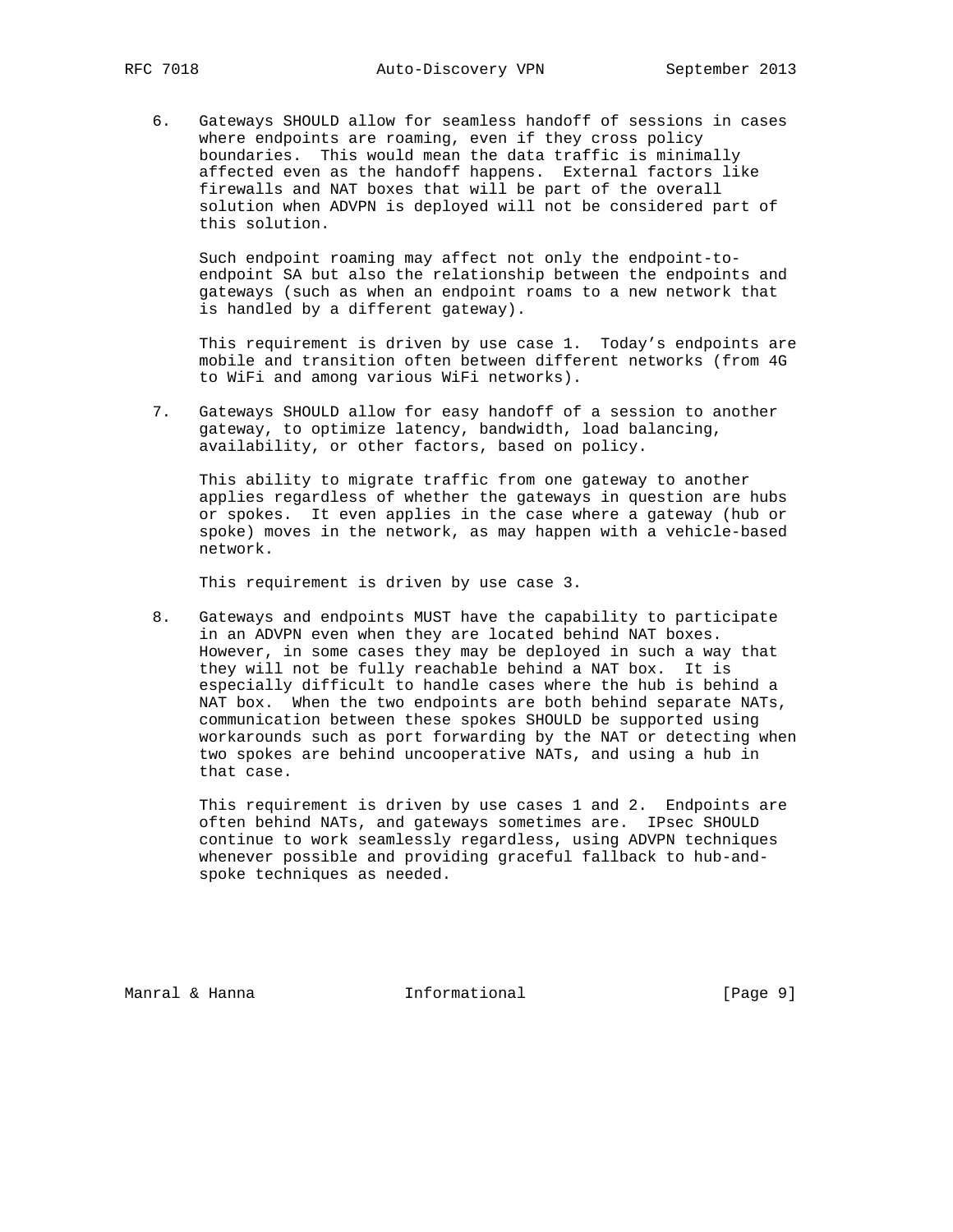9. Changes such as establishing a new IPsec SA SHOULD be reportable and manageable. However, creating a MIB or other management technique is not within scope for this effort.

 This requirement is driven by manageability concerns for all the use cases, especially use case 2. As IPsec networks become more dynamic, management tools become more essential.

 10. To support allied and federated environments, endpoints and gateways from different organizations SHOULD be able to connect to each other.

 This requirement is driven by demand for all the use cases in federated and allied environments.

 11. The administrator of the ADVPN SHOULD allow for the configuration of a star, full-mesh, or partial full-mesh topology, based on which tunnels are allowed to be set up.

 This requirement is driven by demand for all the use cases in federated and allied environments.

 12. The ADVPN solution SHOULD be able to scale for multicast traffic.

 This requirement is driven by use case 2, where the amount of rich media multicast traffic is increasing.

 13. The ADVPN solution SHOULD allow for easy monitoring, logging, and reporting of the dynamic changes to help with troubleshooting such environments.

 This requirement is driven by demand for all the use cases in federated and allied environments.

 14. There is also the case where L3VPNs operate over IPsec tunnels, for example, Provider-Edge-based VPNs. An ADVPN MUST support L3VPNs as applications protected by the IPsec tunnels.

 This requirement is driven by demand for all the use cases in federated and allied environments.

 15. The ADVPN solution SHOULD allow the enforcement of per-peer QoS in both the star and full-mesh topologies.

 This requirement is driven by demand for all the use cases in federated and allied environments.

Manral & Hanna **Informational Informational** [Page 10]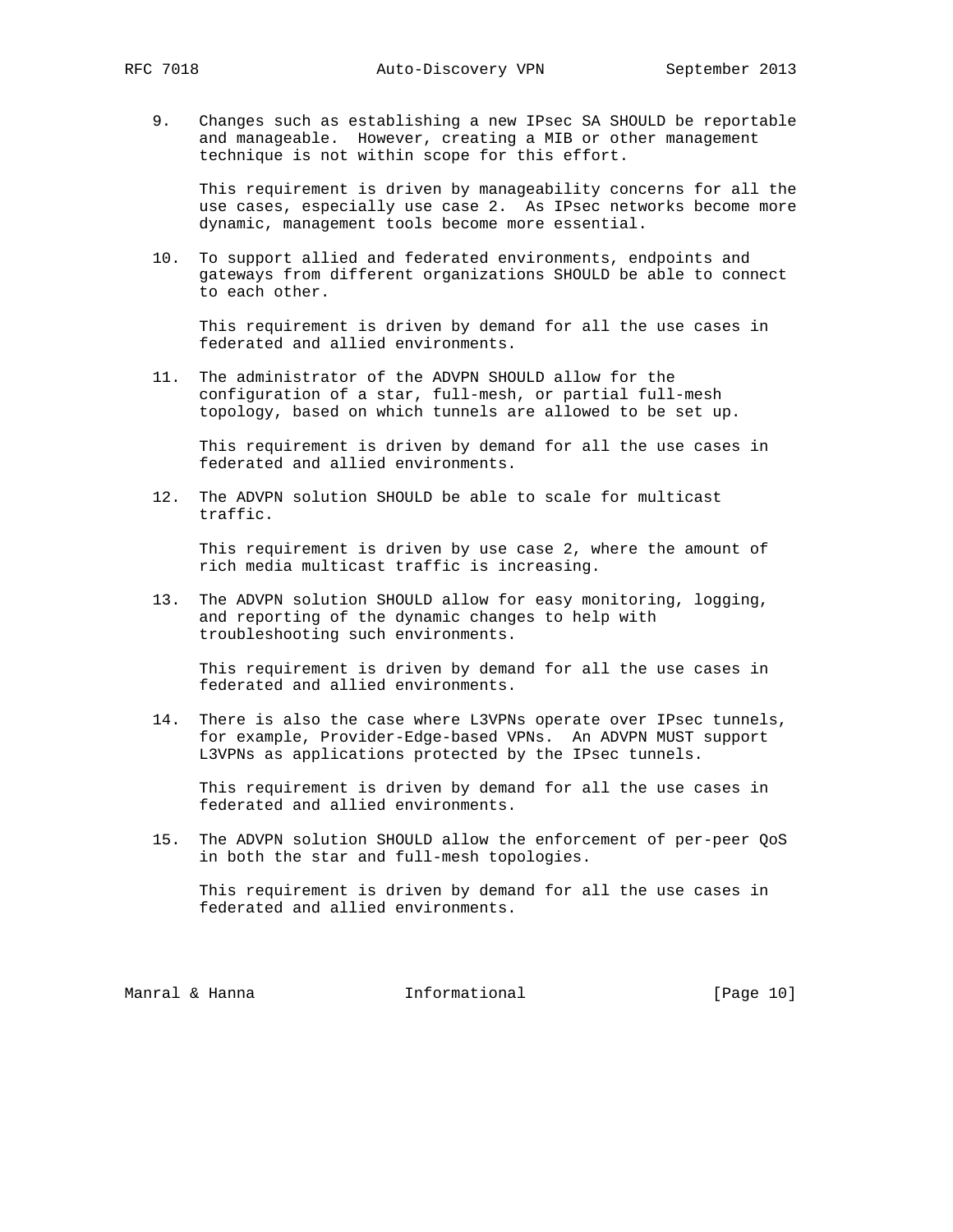16. The ADVPN solution SHOULD take care of not letting the hub be a single point of failure.

 This requirement is driven by demand for all the use cases in federated and allied environments.

5. Security Considerations

 This is a problem statement and requirements document for the ADVPN solution and in itself does not introduce any new security concerns. The solution to the problems presented in this document may involve dynamic updates to databases defined by RFC 4301, such as the Security Policy Database (SPD) or the Peer Authorization Database (PAD).

 RFC 4301 is silent about the way these databases are populated, and it is implied that these databases are static and preconfigured by a human. Allowing dynamic updates to these databases must be thought out carefully because it allows the protocol to alter the security policy that the IPsec endpoints implement.

 One obvious attack to watch out for is stealing traffic to a particular site. The IP address for www.example.com is 192.0.2.10. If we add an entry to an IPsec endpoint's SPD that says that traffic to 192.0.2.10 is protected through peer Gw-Mallory, then this allows Gw-Mallory to either pretend to be www.example.com or proxy and read all traffic to that site. Updates to this database require a clear trust model.

 Hubs can be a single point of failure that can cause loss of connectivity of the entire system; this can be a big security issue. Any ADVPN solution design should take care of these concerns.

6. Acknowledgements

 Many people have contributed to the development of this problem statement. While we cannot thank all contributors, some have played an especially prominent role. Yoav Nir, Yaron Sheffer, Jorge Coronel Mendoza, Chris Ulliott, and John Veizades wrote the document upon which this specification was based. Geoffrey Huang, Toby Mao, Suresh Melam, Praveen Sathyanarayan, Andreas Steffen, Brian Weis, Lou Berger, and Tero Kivinen provided essential input.

Manral & Hanna **Informational** [Page 11]